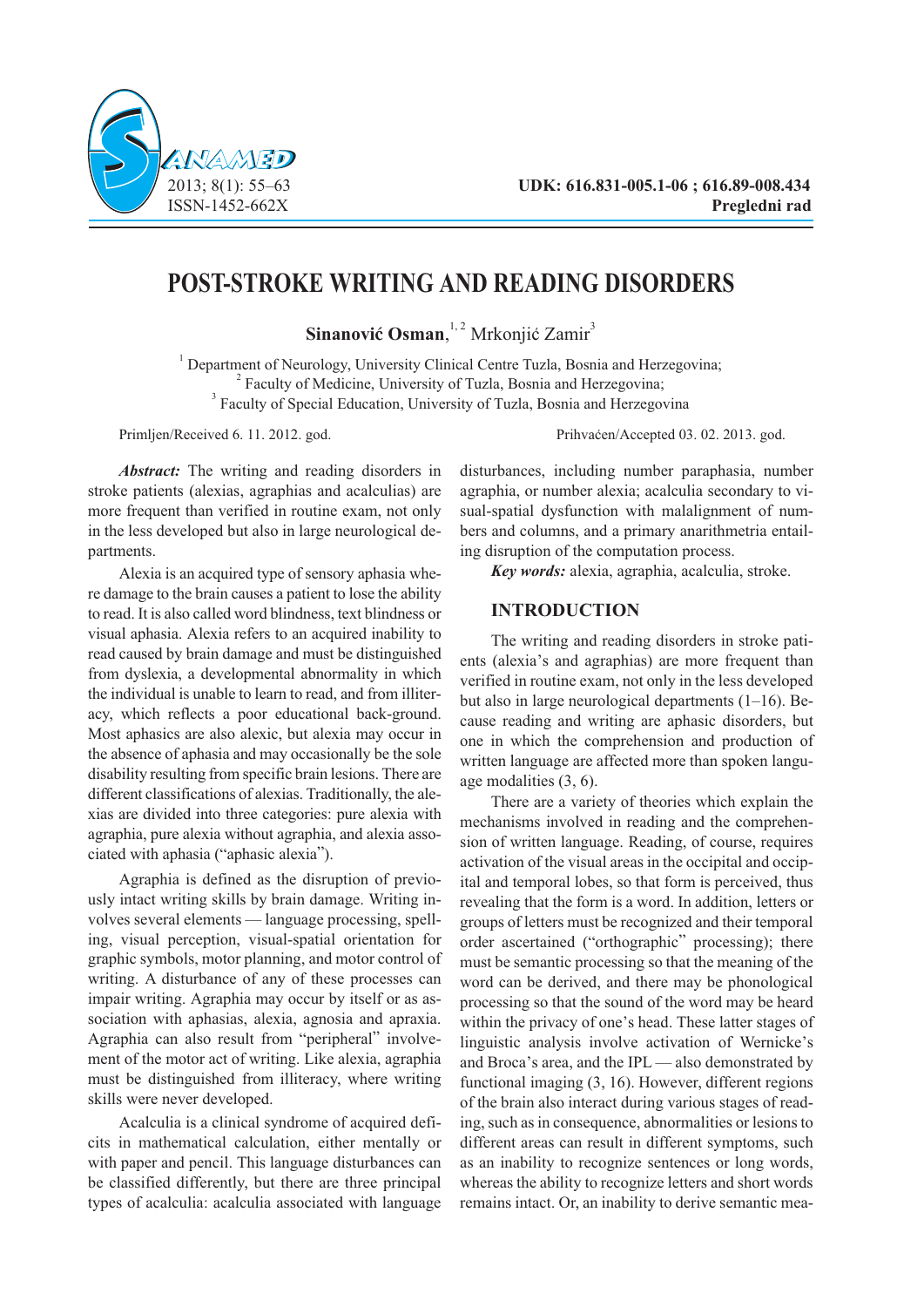ning from words once they are read. Or an inability to read words, although spelling ability is intact (16). For example, injuries of the left IPL can disrupt the ability to read and spell. Damage to the adjacent but more anterior-lateral supramarginal gyrus can disrupt the ability to spell by sound and to engage in phonological processing-which is one of the most common correlate of reading disability.) Injuries to Wernicke's area can disrupt reading, writing, and all aspects of linguistic comprehension (16). Lesions to the basal (middle/inferior) temporal lobe can disrupt both reading and naming; a condition referred to as phonological alexia and which is also associated with injuries of the supramarginal gyrus. Furthermore, it is showed that phonological dyslexia and dysgraphia may be produced by damage to variety of perisylvian cortical regions which is consistent with distributed network models of phonological processing (3).

# **ALEXIAS**

Alexia (from the Greek ά, privative, expressing negation, and  $\lambda \xi \zeta \zeta =$  "word") is an acquired type of sensory aphasia where damage to the brain causes a patient to lose the ability to read. It is also called word blindness, text blindness or visual aphasia. Alexia refers to an acquired inability to read caused by brain damage and must be distinguished from dyslexia, a developmental abnormality in which the individual is unable learning to read, consequently illiteracy, reflects a poor educational back-ground (16, 17).

Most aphasics are also alexic, but alexia may occur in the absence of aphasia and may occasionally be



*Figure 1. Ischemic stroke in temporo — occipital lobe (by computed tomography scan) in patients with pure alexia*

virtually the sole disability resulting from specific brain lesions. There are different classifications of alexias. Traditionally, the alexias are divided into three categories: pure alexia with agraphia, pure alexia without agraphia, and alexia associated with aphasia ("aphasic alexia") (12).

More than a century ago, Dejerine described two distinct alexia syndromes — alexia with agraphia and alexia without agraphia. Alexia with agraphia occurred after left-hemisphere parietal damage; alexia without agraphia resulted from occipital damage together with damage to the splenium of the corpus callosum (Figure 1). Since then, several case reports have supported the clinical and neuro-pathological patterns of these two alexias. More recently, a third major alexia syndrome has been proposed, based on an anterior lesion in the left hemisphere; this has been called frontal alexia (19, 20, 21). It should be noted that although the symptoms of each of these alexias are relatively clear-cut, associated clinical findings vary considerably depending on the extent of the lesions and involvement of other areas of the cerebrum (22).

## **Pure alexia with agraphia**

Synonyms for this syndrome include parietal-temporal alexia, angular alexia, central alexia, and semantic alexia. The syndrome of alexia with agraphia, described by French physician Dejerine in 1891, both reading and writing are disrupted with the writing impairment usually equal in severity to the alexia, and without significant dysfunction of other language modalities (17, 18, 19, 20, 21) (Table 1).

Patients display difficulty in comprehending written material that is read silently as well as in reading out loud. Reading of letters and words is impaired, and this difficulty extends to comprehension of numbers and musical notations. The problem with letter identification is not restricted to the visual modality; patients also have problems recognizing words when they are spelled aloud. Parietal-temporal alexia is often associated with fluent paraphasic aphasia (22, 23).

| Spontaneous speech: | Fluent, often paraphasic      |
|---------------------|-------------------------------|
| Naming:             | Often impaired                |
| Auditory            | Intact                        |
| comprehension:      |                               |
| Repetition:         | Intact                        |
| Reading:            | Impaired                      |
| Writing:            | Impaired                      |
| Associated signs:   | Gerstmann's syndrome,         |
|                     | right visual filed defect     |
| Localization:       | Left inferior parietal lobule |

*Table 1. Features of Pure alexia with agraphia*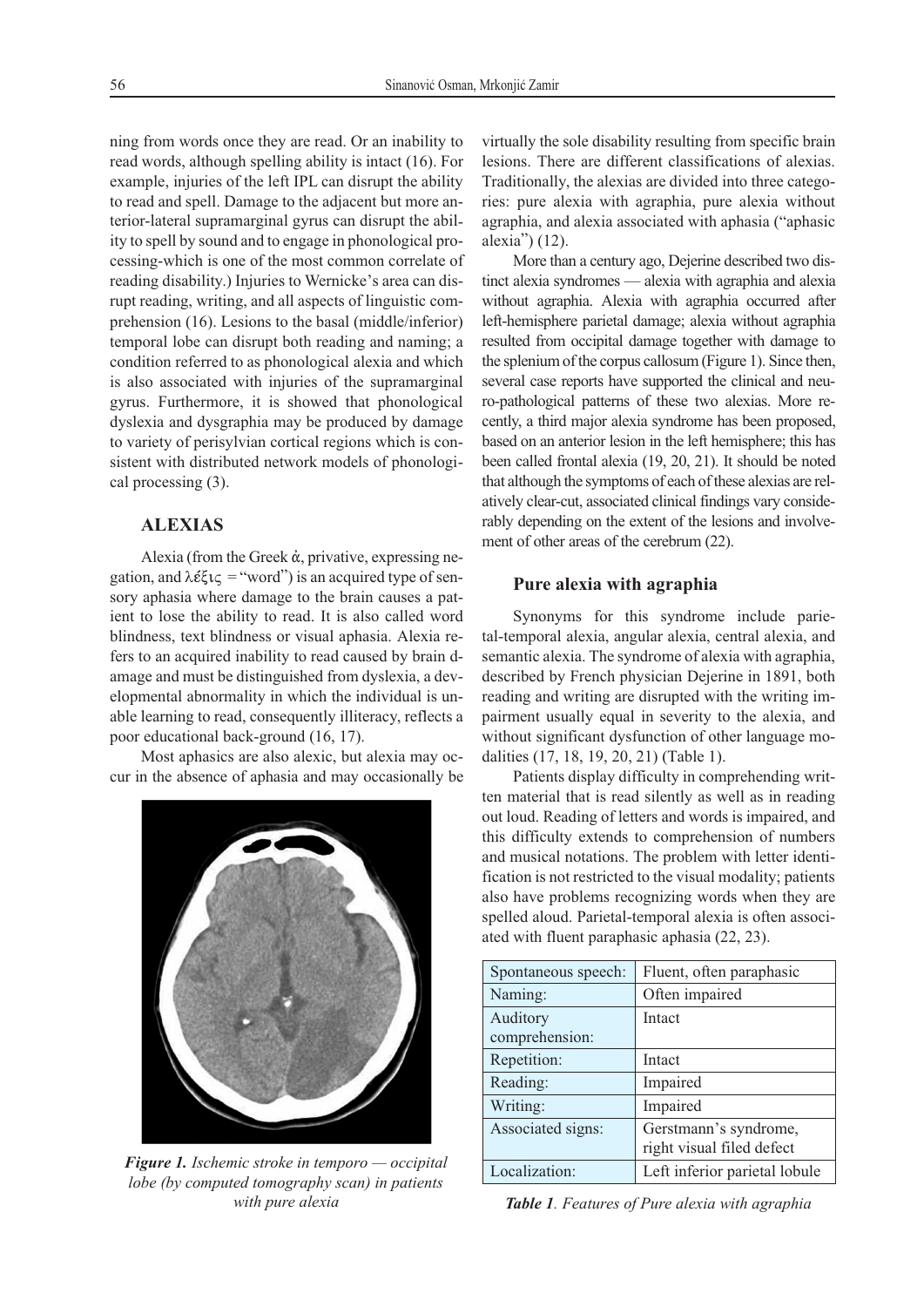#### **Pure alexia without agraphia**

Dejerine described the second acquired alexia syndrome, pure alexia without agraphia, in 1892. Synonyms for this syndrome include occipital alexia, pure alexia, posterior alexia, pure word blindness, and letter-by-letter alexia. These patients have no gross aphasia, and they can write, either spontaneously or to dictation. The hallmark of this syndrome is the paradoxical inability of the patients to read words they just wrote.

Alexia without agraphia is easily recognized because it is characterized by a disturbance of reading contrasted with relatively preserved writing skills. Patients typically cannot read what they have just finished writing. The difficulty with letter and word recognition is specific to the visual modality, and patients can spell out aloud and recognize words spelled to them by the examiner.

| Spontaneous speech: | Normal                  |
|---------------------|-------------------------|
| Naming:             | Color-naming difficulty |
| Auditory            | Intact                  |
| comprehension:      |                         |
| Repetition:         | Intact                  |
| Reading:            | Impaired                |
| Writing:            | Intact                  |
| Associated signs:   | Right hemianopsia;      |
|                     | short-term memoryloss;  |
|                     | occasionally, motor,    |
|                     | sensory signs           |
| Localization:       | Left occipital lobe,    |
|                     | splenium, medial        |
|                     | temporal lobe           |

## *Table 2. Characteristics of Pure alexia without agraphia*

Letter naming, although initially slow, improves with practice, and the patients often learn to read the individual letters of the word aloud and then decipher the words from their oral spelling (18, 19, 20, 21, 22). The features of alexia without agraphia are shown in Table 2.

# **Frontal alexia**

In patients with frontal alexia, reading comprehension is typically limited to a few single words, usually content words. Reading comprehension of function words such as prepositions and pronouns is impaired. In contrast to their ability to recognize some words, patients are unable to read the individual letters of the word. Spelling words out loud and comprehension of words that are spelled aloud is also poor. A severe agraphia accompanies the alexia, with writing characterized by poorly formed letters, omission of letters, and grammatically incorrect sentences. Frontal alexia is typically associated with a nonfluent aphasia. Although these traditional neuro-anatomically based distinctions have provided us with a better understanding of the alexias, they do not fully explain the degree of variability seen in patients with alexia and do not permit subtypes of alexias to be distinguished. Interest has therefore shifted from the anatomical correlates of acquired reading disorders to the neurolinguistic and cognitive mechanisms underlying them. In this approach, various theoretical models of reading have been proposed to account for the performance of normal readers and to identify the components of the normal reading system which are disturbed in the alexia syndromes (23).

#### **Aphasic alexia**

Many patients with aphasia have associated alexia. Wernicke's aphasia, for example, frequent affects reading. However, in common usage, the term aphasic alexia refers alexia with global or Broca's aphasia (23).

#### **Deep alexia**

This syndrome evolves in some aphasics with severe reading impairments in which semantically related paralexias are produced in response to written stimuli. The patient may read "automobile" as "car" or "infant" as "baby". Such reading is thought to be mediated by the right hemisphere on the basis of iconic recognition (12).

#### **Hemialexia**

Alexia may occur with hemispheric lesions that produce profound unilateral neglect. The syndrome usually occurs in patients with right hemispheric lesions (Figure 2) and severe hemispatial inattention. The left



*Figure 2. Intracerebral haematoma in temporo parietal lobe (by computed tomography scan) in patients with hemispatial alexia*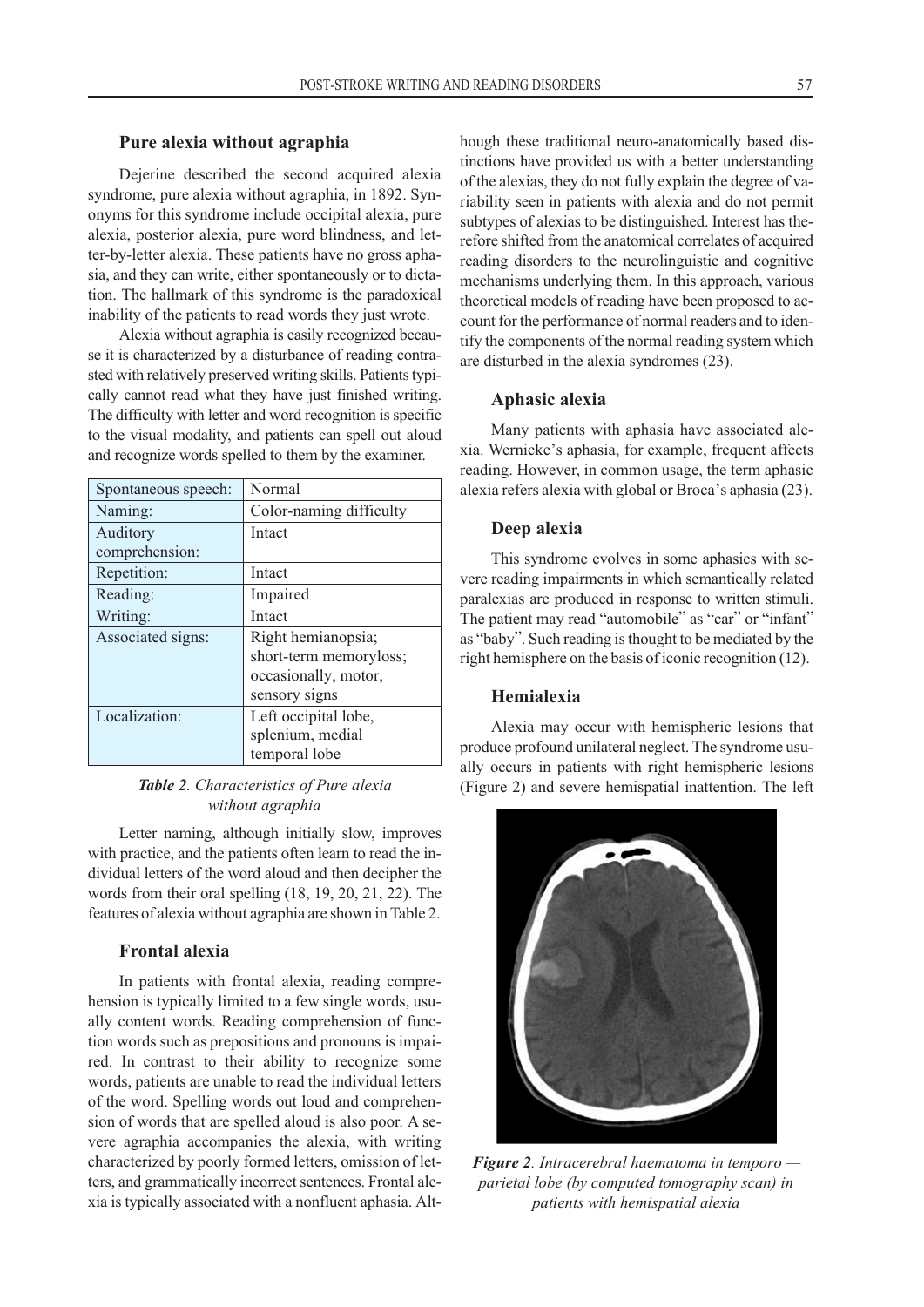half of words is ignored so that "northwest" is read as "west" or "basketball" as "ball"; or the left half maybe misjudged so that "navigator" is read as "indicator", "match" as "hatch", or "alligator" as "narrator" (12, 24).

#### **Assessment of reading**

Although a brief screening is usually sufficient for identifying the presence of an acquired alexia, detailed assessment is necessary to delineate the precise areas of breakdown so that an effective treatment program can be developed (16, 25). A thorough evaluation includes assessment of reading comprehension to determine the level at which breakdown occurs, an analysis of single word oral reading, and consideration of associated areas of strengths and deficits including visual skills, writing, naming, and spelling (5).

# **Reading comprehension and level of breakdown**

Reading comprehension tasks provide information about the ability to access semantic meaning from print. All general tests of aphasia have a variety of subtests that assess reading comprehension. These subtests are typically hierarchically organized, beginning with recognition of letters, matching letters written in different forms (e.g., uppercase, lower case, script), and letter naming. Testing then progresses to the single word level (e.g., recognizing highly familiar words such as name, name of town, country; matching single words to pictures), the sentence level (e.g., following written commands ), and finally to more complex paragraphs (e.g., answering questions about a paragraph that has just been read). However, reading subtests on aphasia batteries such as the Western Aphasia Battery (28) and the Boston Diagnostic Aphasia Examination (29) may have too few items on some tasks and may be insufficient to detect milder problems (30).

A specific test of reading comprehension that has been developed for individuals with aphasia is the Reading Comprehension Battery for Aphasia (2nd Ed.) (RCBA-2) (31). Test includes single word comprehension tasks in which a single picture must be matched to one of three words that are orthographically, phonologically, or semantically similar. Sentence comprehension is assessed by having the patient select one of three pictures that correspond to a written sentence. One subtest assesses specifically morphosyntactic reading and another subtest assesses short paragraph comprehension. Longer paragraph comprehension is evaluated with factual and inferential questions (26).

Functional reading of labels and signs is also included. This second edition of the RCBA also includes a lexical decision task in which patients choose a real

word from a triad of two pseudowords and one real one. Several tests of reading comprehension provide grade levels and age equivalencies and may be appropriate for individuals with acquired alexia. Such tests include the Gates-MacGinitie Reading Tests (27), the Woodcock Reading Mastery Tests (28), and the Nelson-Denny Reading Test (29).

# **Treatment**

Traditional approaches to the treatment of acquired reading problems typically begin at the level of breakdown, that is, at the grapheme, word, phrase, sentence, or paragraph level, and patients practice tasks that are arranged hierarchically. Some commonly used treatment tasks include: letter matching; word–picture matching; word– –word matching in which the target may be the category name, an antonym, or a synonym; word–definition matching; phrase or sentence completion; following written commands; and answering yes/no or "way" questions about a sentence or paragraph. Difficulty is modified by a change in various parameters such as the degree of similarity between the target and distracters; the number of distracters in the field; the frequency, grammatical class, concreteness of the words; or the complexity of the grammatical structure.

Most commercially available workbooks for aphasia have numerous pages of pencil and paper exercises, and more recently a number of computer programs also have been developed to provide practice on these types of reading activities. However, despite their clinical widespread use, these reading tasks and programs for aphasia have not been carefully evaluated and there is little evidence supporting their efficacy.

One randomized clinical trial evaluated the efficacy of computerized treatment in general by using hierarchically organized reading activities consistent with the traditional approach (30). Fifty-five patients with chronic aphasia were randomly assigned to one of three conditions: computer reading treatment that consisted of visual matching and reading comprehension tasks, computer stimulation such as nonverbal games and cognitive rehabilitation tasks, or no treatment. Patients in the computer groups used the computers 3 hours a week for 26 weeks. The results suggested that computerized reading treatment was efficacious with improvements generalizing to non-computer language performance. It was also shown that these improvements resulted from the language content of the software and not from the stimulation provided by the computer (21).

#### **AGRAPHIAS**

Agraphia is defined as the disruption of previously intact writing skills by brain damage. Writing involves several elements — language processing, spell-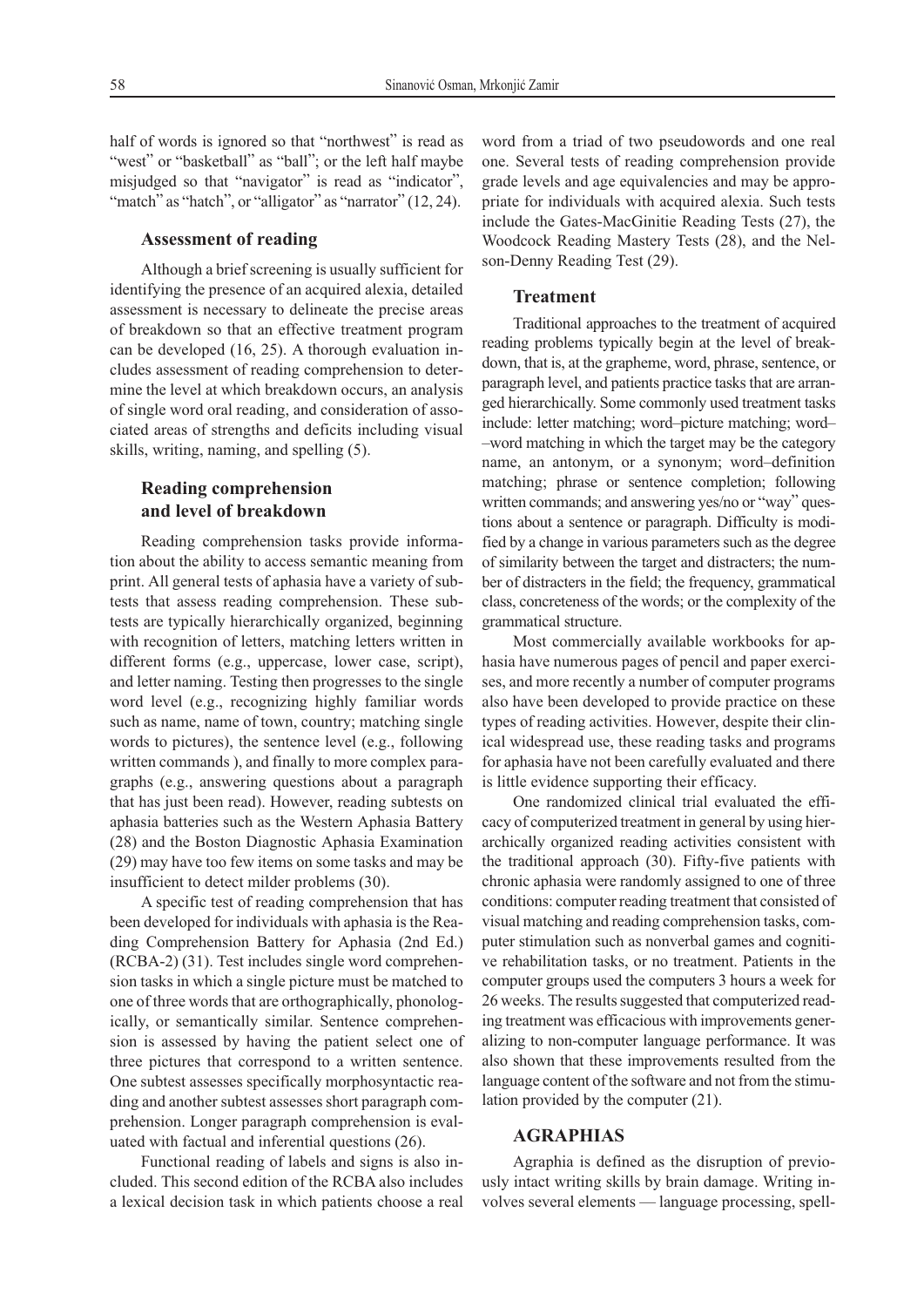ing, visual perception, visual-spatial orientation for graphic symbols, motor planning, and motor control of writing. A disturbance of any of these processes can impair writing. Agraphia may occur by itself or in association with aphasias, alexia, agnosia and apraxia. Agraphia can also result from "peripheral" involvement of the motor act of writing (17, 23). Like alexia, agraphia must be distinguished from illiteracy, where writing skills were never developed (31).

Writing involves several elements: language processing, spelling, visual perception, visual-spatial orientation for graphic symbols, motor planning, and motor control of writing. A disturbance of any of these processes can impair writing. Agraphia may occur by itself or in association with aphasia, alexia, agnosia, and apraxia. Agraphia can also result from "peripheral" involvement of the motor act of writing (23).

There is several classification of agraphia. First, writing disorders can be classified by the underlying cognitive deficits: aphasic agraphia, apraxic agraphia, and spatial agraphia. In addition, "pure agraphia" indicates the absence of any other language or cognitive disorder.

> Agraphia with fluent aphasia Agraphia with nonfluent aphasia Alexia with agraphia Gertsmann's syndrome agraphia Pure agraphia Agraphia in confusional states Deep agraphia Disconnection agraphia Praxic agraphia

#### *Table 3. Aphasic agraphias*

Another way of classifying agraphias is to divide writing into its component psycholinguistic steps and to analyze writing disorders according to the specific step that is disrupted, as in the classification of agraphias, we first distinguish between "central" agraphia, resulting from disorders of central language processing, versus "peripheral" agraphia, resulting from disorders of the motor aspect of writing. Central agraphias thus affect lexical (word choice), semantic (word meaning), and phonological processes, after which a "graphemic" (written) version of the word is generated. Peripheral portion of writing involves selection of the proper letter string and the motor output to write it (23).

From practical point of view agraphias can be divided into two categories: aphasic and non-aphasic agraphias. Aphasic agraphias include: agraphia with fluent aphasia; agraphia with non-fluent aphasia; alexia with agraphia, Gertsmann's syndrome agraphia; pure agraphia (Figure 3); agraphia in confusional sta-

*Figure 3. Ischemic stroke in fronto-temporal lobe (by computed tomography scan) in patients*

tes; deep agraphia; disconnection agraphia; apraxic agraphia (Table 3). Non-aphasic agraphias are: motor agraphia; reiterative agraphia; visuospatial agraphia and hysterical agraphia (Table 4) (12).

*with pure agraphia*

#### **Aphasic agraphias**

For aphasic patients, writing is often most severely impaired language modality. In aphasic patients, written language typically mirrors spoken language expression, and in some cases the language abnormalities may be more marked in written than spoken language. Thus, in non-fluent aphasias such as Broca's, writing resembles speech: brief, effortful, and lacking in



*Table 4. Nonaphasic agraphias*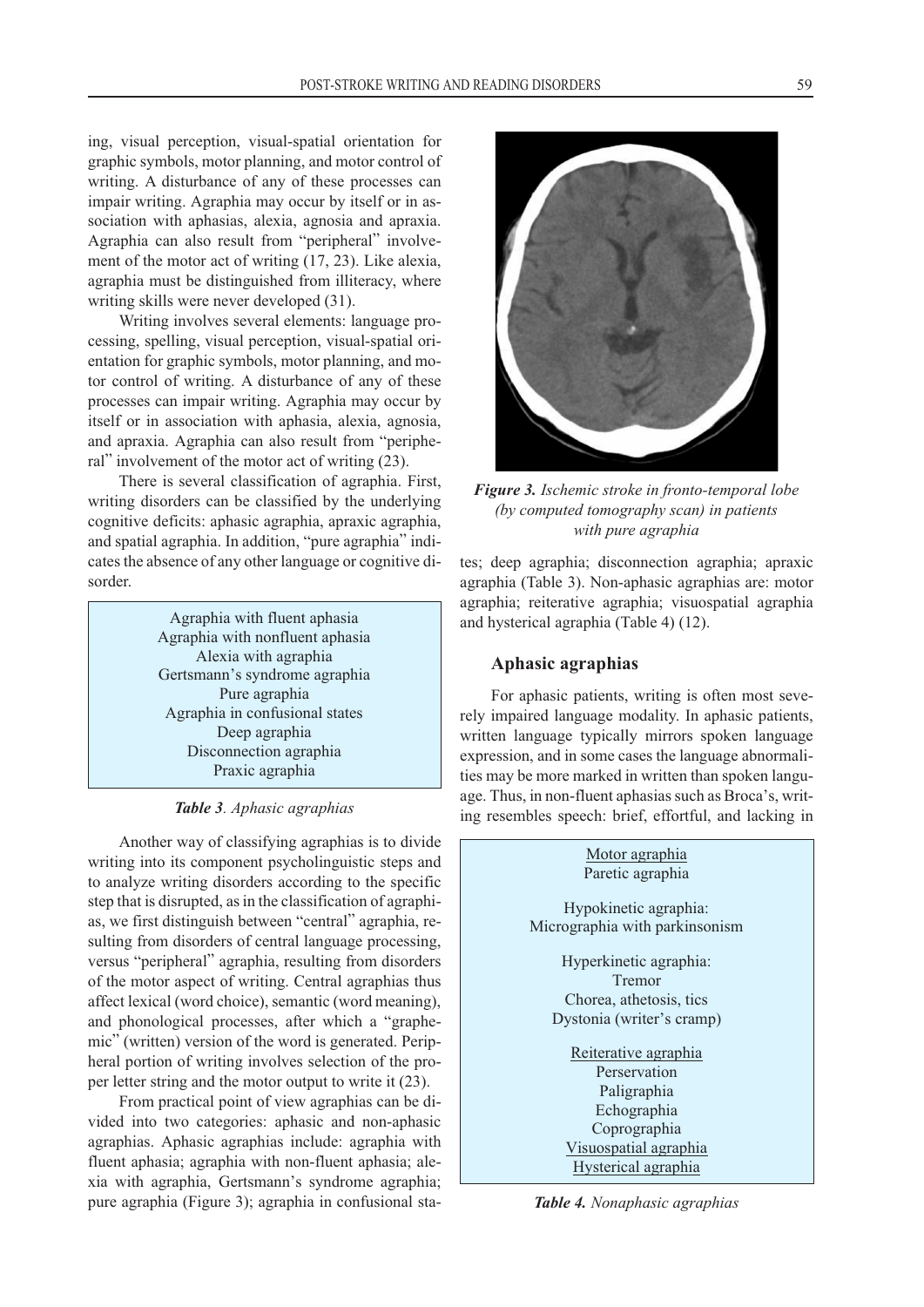syntax; there is sparse graphic output, with clumsy calligraphy, agrammatism, and poor spelling. The fluent aphasias, especially Werincke's aphasia, also produce fluent errors in writing (have a normal quantity of well-formed letters, but with a lack of substantive words and insertion of literal, verbal, or neologistic paragraphias similar to oral paraphasias), and spelling errors are sensitive of mild deficits (12, 23).

### **Deep agraphia**

Deep agraphia parallels deep alexia involving writing rather than reading. A patients have difficulty spelling non-words, deficits in spelling certain classes of words; can write words with concrete, imageable meanings better than those with abstract meanings and semantic words (nouns and verbs) better than syntatic words (propositions and conjunctions). Errors may involve semantically related words, such as "chair" for "desk". Lesions generally involve the left parietal region, often including the supramarginal gyrus or insula but sparing the angular gyrus (23).

# **Gertsmann's syndrome and angular gyrus syndrome**

In 1924, Josef Gertsman described a syndrome occurring with discrete left angular gyrus lesions and consisting of tetrad of clinical findings including agraphia, finger agnosia, inability to distinguish left from right, and aclaculia (12). In 1940, Gertsmann reviewed the considerable literature that had evolved concerning the syndrome and concluded that the finding had clinical validity and localizing value (32).

The four elements of the Gertsmann's syndrome do not necessarily all occur together; any combination of three items would indicate a left inferior parietal lesion, and other, related deficits including alexia and mild aphasia may be combined (32).

#### **Nonaphasic agraphia**

Writing depends on a complex array of motor and visuospatial skills in addition to language abilities.

**Motor agraphias.** Disruption of any aspect of the motor system-peripheral, corticospinal, extrapyramidal, cerebellar-will produce agraphia, and in each case the muscles, peripheral nerves, or corticospinal tracts produce a clumsy, uncoordinated agraphia secondary to limb paralysis. Micrographia is a common manifestation of Parkinsonism, and is characterized by a progressive diminution in the size of the letters, often accompained by increased crowding. Action tremors of either the cerebral or postural type produce disturbances in writing an may make written productions unintelligable. Chorea, athetosis and tics are hyperkinetic movement disorders that influence writing in the same way that they affect other voluntary motor activity. In severe cases writing is impossible, and even in mild cases the output will be visibly distorted. "Writer's cramp" is among the most well-known and most misunderstood of all agraphias. The syndrome of progressive cramping of the hand and forearm among individuals in professions demanding fine finger movements, including writers, telegraphers, pianists, and violinists, was treated as a neurotic disorder in past but today it is well-known focal dystonia.

**Reiterative agraphias**refer to the abnormal repetition of letters, words, or phrases in writing. Perseveration is a continuation of activity after the appropriate stimulus has stopped. Paligraphia is the rewriting of phrases generated by the patient. Echographia is the rewriting of phrases produced by the examiner.

**Visuospatial agraphia** is manifested by a tendency to neglect one portion of the writing page, slanting of the lines upward or downward, and abnormal spacing between letters, syllables or words.

**Hysterical agraphya.** Agraphia may occasionally occur as a hysterical conversion symptom. The agraphia is usually part of a monoparesis in which the limb is weak throughout with slightly diminished tone and normal muscle stretch reflexes. Sensation may or may not be affected (12).

# **ACALCULIAS**

Acalculia is a clinical syndrome of acquired deficits in mathematical calculation, either mentally or with paper and pencil (12, 24, 34). This language disturbances can be classified differently, but there are three principal types of acaculia: acalculia ssociated wirh laguage disturbances, including number paraphasia, number agraphia, or number alexia; acalculia secondary to visuospatial dysfunction with malalinment of numbers an columns, and a primary anarithmetria entailing disruption of the computation process (Table 5) (12, 35, 36).

**Aphasia-related** disturbances of calculation include paraphasic errors in which the patient makes a

> Aphasia-related acalculias Number paraphasia Number alexia Number agraphia Visuospatial acalculia Primary anarithmetria Symbol agnosia

*Table 5. Classification of the acalculia*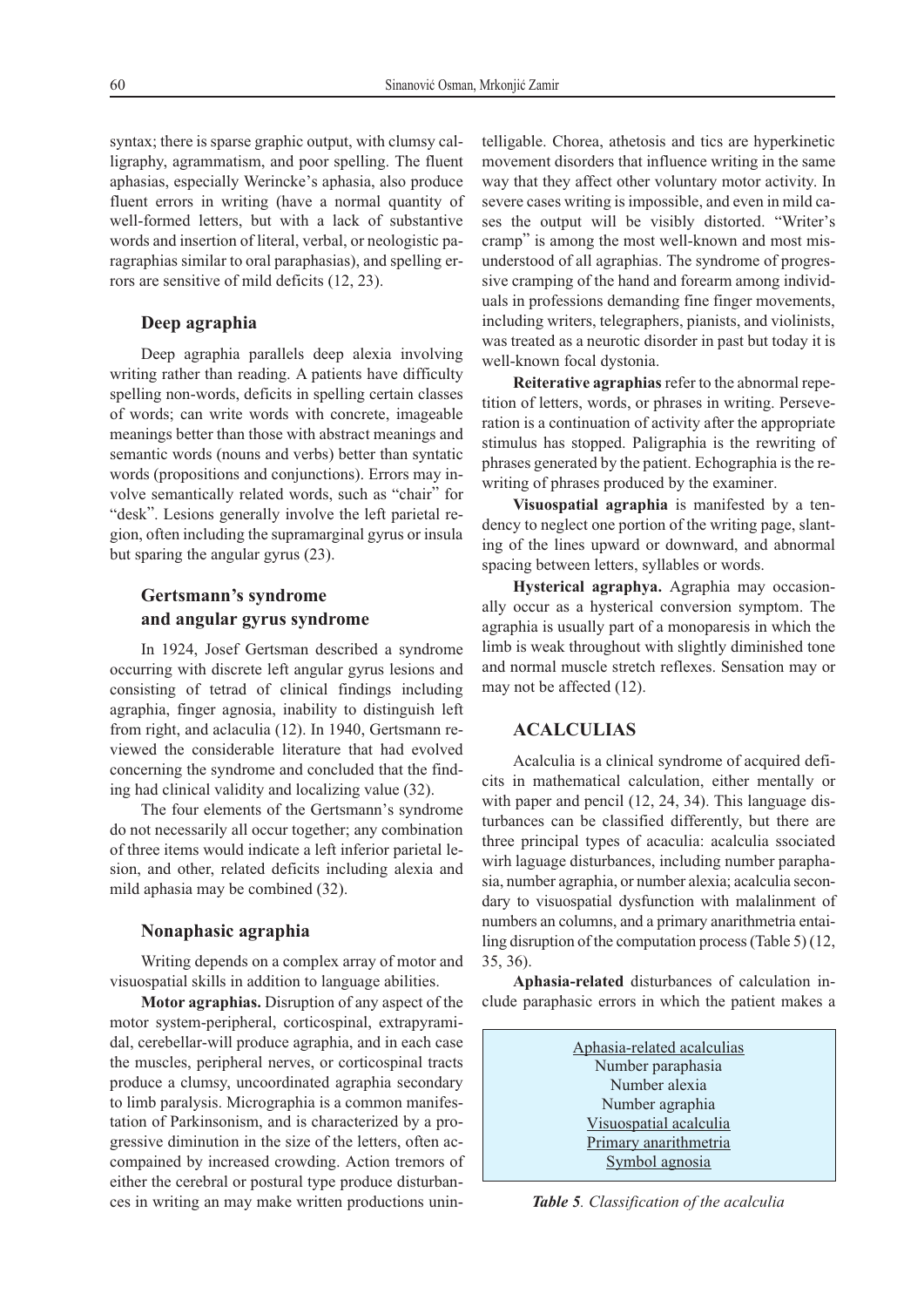

*Figure 4. Ischemic stroke in parietal lobe (by computed tomography scan) in patients with transcortical motor aphasia, alexia, agraphia and acalculia*

verbal paraphasic error, substituting one number for another. Number alexa and number agraphia may also occur and, in some cases, may be disproportionately greater than letter reading and writing disturbances. Acalculia occurs with nearly all aphasias but is more severe in patients with lesions of the posterior aspect of the left hemisphere involving the parietal cortex (Figure 4) (12).

**Visuospatial acalculia** may occur with lesions of either hemisphere but is most common with right paretal dysfunction. Spacing of multidignit numbers, place-holding values, and column alignment are disrupted.

**Primary anarithmetria** occurs mainly in the context of Gerstmann's syndrome with lesion in the region of dominant angular gyrus, but it may occasionally be seen as an isolated abnormality with disturbances of the same region. It is acquired neurological deficit in mathematical thinking, which not involve problem in reading and writing of numbers or the spatial arrangement of numbers (12).

# **CONCLUSION**

Post-stroke language disorders are very complex in their clinical phenomenology and in the classifications. Speech disorders of aphasic type, alexia, agraphia and acalculia, in neurology, first of all in acute phase of stroke are more frequent disorders then it verified in routine exam, not only in the less developed but also in large neurological departments. The most important aspect of language disorders is the necessity of testing these functions to detect deficits. Language deficits are important in practical localization of brain lesions and they impair patient's ability to function in the world. Regardless of the fact that a significant number of these disorders spontaneously improves, it is necessary to start the treatment as soon as possible. Early treatment of language disorders is important not only because of speech recovery, which is crucial for everyday communication, but also because of the entire rehabilitation of patients with neurological symptoms accompanying speech impairment. Rehabilitation of motoric impairments is more complex and slower in persons with these syndromes, especially if the patient is not treated by parallel rehabilitation of neurological deficit and speech impairments.

### **Sa`etak**

# **JEZIČKI POREMEĆAJI NAKON MOŽDANOG UDARA**

**Sinanović Osman**,<sup>1,2</sup> Mrkonjić Zamir<sup>3</sup>

 $1$  Klinika za neurologiju Univerzitetskog Kliničkog Centra Tuzla, Bosna i Hercegovina; <sup>2</sup> Medicinski fakultet Univerziteta u Tuzli, Bosna i Hercegovina <sup>3</sup> Edukacijsko rehabilitacioni fakultet Univerziteta u Tuzli, Bosna i Hercegovina

Jezički poremećaji nakon moždanog udara su česti i uključuju afaziju, aleksiju, agrafiju i akalkuliju.

Poremećaji pisanja i čitanja kod pacijenata sa moždanim udarom (aleksija, agrafija i akalkulija) su mnogo češći nego što se to u rutinskom neurološkom pregledu konstatuje, ne samo u manje razvijenim nego i u velikim neurološkim odjelima, u svojoj suštini su to afazički poremećaji i neretko su više oštećeni nego govorni jezik.

Aleksija je stečeni tip senzorne afazije gde oštećenje mozga uzrokuje gubitak mogućnosti, od ranije naučenog čitanja. Naziva se još slepoća za reči, slepoća za tekst ili vizualna afazija. Treba je razlikovati od disleksije, razvojnog poremećaja gde osoba nije u stanju da nauči čitati, te od nepismenosti koja reflektuje siromašnu obrazovnu pozadinu. Većina afazičara su aleksični, ali aleksija može biti prisutna i u odsustvu afazije, a može biti prisutna u nekim slučajevima nakon speci-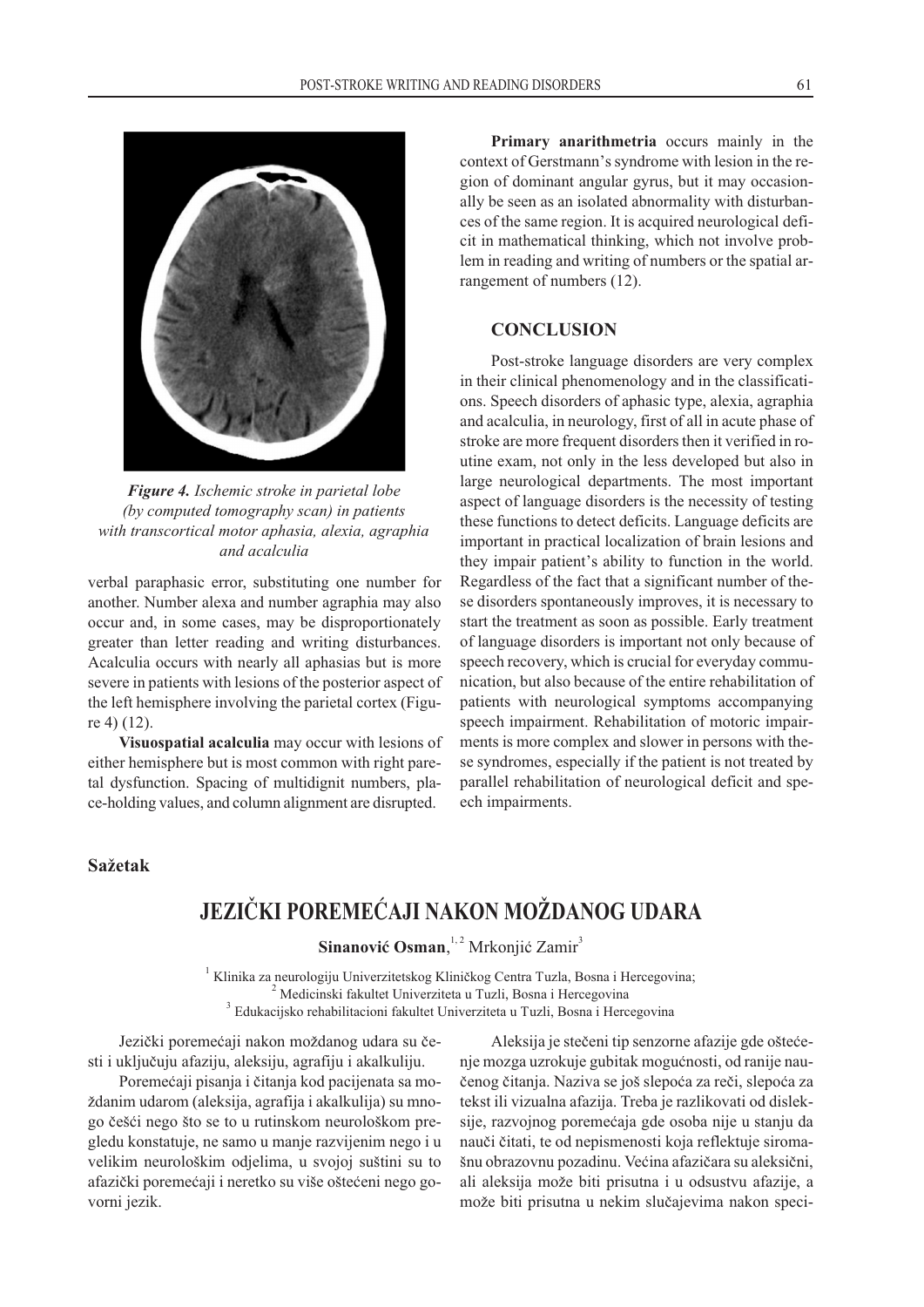fičnog oštećenja mozga i kao izolovani poremećaj. Postoje različite klasifikacije aleksija. Tradicionalno, aleksije se dele u tri kategorije: čista aleksija sa agrafijom, čista aleksija bez agrafije i aleksije udružene sa afazijama ("afazičke aleksije").

Agrafija se definiše kao oštećenje ranije naučene veštine pisanja, nastalo nakon oštećenja mozga. Pisanie uključuje nekoliko elemenata — jezičko procesuiranje, speling, vizualnu percepciju, vizualno-prostornu orijentaciju za grafičke simbole, motorno planiranje i motornu kontrolu pisanja. Oštećenje bilo kojeg od ovih procesa može oštetiti pisanje. Agrafija se može pojaviti kao izolovani poremećaj ili udružena sa afazijom, aleksijom, agnozijom i apraksijom. Može takođe biti i

#### **REFERENCES**

1. Sinanović O, Vidović M, Smajlović Dž. Najčešći neuropsihološki poremećaji u akutnom cerebrovaskularnom inzultu. Liječ Vijesn. 2006; 128 Suppl 6: S 20–1.

2. Brkić E. Učestalost i klinička fenomenologija afazičkih poremećaja nakon moždanog udara [magistarski rad]. Edukacijsko-rehabilitacijski fakultet Univerziteta u Tuzli, 2007.

3. Brkić E, Sinanović O, Vidović M, Smajlović D. Incidence and clinical phenomenology of aphasic disorders after stroke. Med Arh. 2009; 63(4): 197–9.

4. Pedersen PM, Vinter K, Olsen TS. Aphasia after Stroke: Type, Severity and Prognosis: The Copenhagen Aphasia Study. Cerebrovasc Dis. 2004; 17: 35–43.

5. Poeck K. Neuropsihologijski sindromi. U: Poeck K, urednik. Neurologija. Zagreb: Školska knjiga; 2000. str. 93–113.

6. Rowland LP. Merrit's textbook of neurology. 10th ed. Philadelphia: Lippincott Williams & Wilkins; 2000.

7. Greenberg AD, Aminoff JM, Simon PR. Clinical Neurology. 5th ed. New York: McGraw-Hill; 2002.

8. Dogan A, Mengulluoglu M, Altinok N, Gunduz B, Allusoglu S, Ozgirgin N. Aphasia in Hemiplegic Patients. Turk J Med Sci. 2006; 36(5): 295–300.

9. Turdiu J. Klinička neuropsihologija. 2. izd. Zagreb: Školska knjiga; 1990.

10. Vuković M. Afaziologija. 2 izd. Beograd: SD Public; 2002.

11. Heilman MK, Valenstein E, eds. Clinical Neuropsychology. 3rd edition. New York: Oxford University Press; 1993.

12. Sinanović O, Smajlović Dž. Aphasia. In: Demarin V, Roje Bedeković M, eds. 20<sup>t</sup> Anniversary of the International Course "Summer Stroke School — Healthy Life Style and Prevention of Stroke", Inter-University Center, Dubrovnik: Images and memories from the first 20 years. Zagreb: Croatian Stroke Society; 2009. p. 175–183.

13. Sutović N, Smajlović Dž, Sinanović O, Sutović A. Evaluation of hospital speach therapy in aphasic stroke patients. Neurol Croat. 2003; 52 Suppl 2: S 110–12.

14. Sinanović O, Klebić J, Brkić E, Vidović M, Smajlović Dž. Frequency, type and recovery of aphasia after first-ever stroke. EFNS Congres: Florence; 2009.

15. Klebić J, Sinanović O, Imamović K, Hajdarbegović E. Ishod afazičnih poremećaja nakon moždanog udara. Neurol Croat. 2010; 59 Suppl 1: S 108.

posledica zahvatanja "perifernog" akta pisanja. Slično aleksiji, agrafija se mora razlikovati od nepismenosti kada veština pisanja nije ni razvijena.

Akalkulija je klinički sindrom stečenog deficita matematičke kalkulacije, ili na mentalnom planu ili sa "papirom i olovkom". Ova jezička oštećenja mogu biti različito klasifikovana, ali u biti postoje tri glavna tipa akalkulija: akalkulija udružena sa jezičkim poremećajima uključujući parafaziju, agrafiju brojeva, aleksiju brojeva; akalkuliju sekundarnu na vizuoprostornu disfunkciju sa nepravilnim položajem brojeva ili kolumni i primarnu anaritmetriju sa "čistim" poremećajem računanja.

Ključne reči: aleksija, agrafija, akalkulija, moždani udar.

16. Sinanović O. Neuropsychology of acute stroke. Psychiat Danub. 2010; 22(2): 278–81.

17. Sinanović O. Aleksije. U: Sinanović O, Smajlović Dž, urednici. 2 izd. Osnove neuropsihologije i neurologije ponašanja. Tuzla: Univerzitet u Tuzli; 2005. str. 83–90.

18. Cummings JL, Mega MS. Disorders of Speech and Language. In: Cummings JL, Mega MS, eds). Neuropsychiatry and Behavioural Neuroscience. Oxford: Oxfrod University Press, 2003: 70–96.

19. Dejerine J. Sur un cas de cécité verbal avec agraphie, suivi d'autopsie. Mémoires de la Société de Biologie. 1891; 3: 197–201.

20. Dejerine J. Contribution B l'etude anatomopathologique et clinique des differentes variétés de cécité verbale. Mémoires de la Société de Biologie 1892; 4: 61–90.

21. Cherney RL. Aphasia, alexia, and oral reading. Top Stroke Rehabil. 2004; 11(1): 22–36.

22. Benson DF, Ardila A. Aphasia: A Clinical Perspective*.* 2nd ed. New York: Oxford University Press; 1996.

23. Kirshner HS. Aphasia, Alexia, Agraphia, Acalculia. In: Rizzo M, Eslinger PJ, eds. Principles and Practice of Behavioural Neurology and Neuropsychology. Philadelphia: W.B. Saunders company; 2004. p. 389–421.

24. Henderson VW, Alexander MP, Naser MA. Right thalamic injury, impaired visuospatial perception, and alexia. Neurology. 1982; 32: 235–40.

25. Trapl M, Eckhardt R, Bosak P, Brainin M. Early recognition of speech and speech-associated disorders after acute stroke. Wochenschr. 2004; 154: 571–6.

26. Kertesz A. Western Aphasia Battery. 2nd ed. New York: Harcourt Brace Jovanovich; 1982.

27. MacGinitie WH, MacGinitie RK, Maria K, Dreyer LG. Gates-MacGinitie Reading Tests. 4th ed. Itasca: Riverside Publishing; 2000.

28. Woodcock RW. Woodcock Reading Mastery Tests-Revised-Normative Update*.* Circle Pines: American Guidance Service; 1998.

29. Brown JI, Fishco VV, Hanna GS. Nelson-Denny Reading Test. Itasca: Riverside Publishing; 1993.

30. Katz RC, Wertz RT. The efficacy of computer-provided reading treatment for chronic aphasic adults. J Speech Lang Hearing Res. 1997; 40: 493–507.

31. Sinanović O. Agrafije. U: Sinanović O, Smajlović Dž, urednici. Osnove neuropsihologije i neurologije ponašanja. Tuzla: Univerzitet u Tuzli; 2005. str. 91–5.